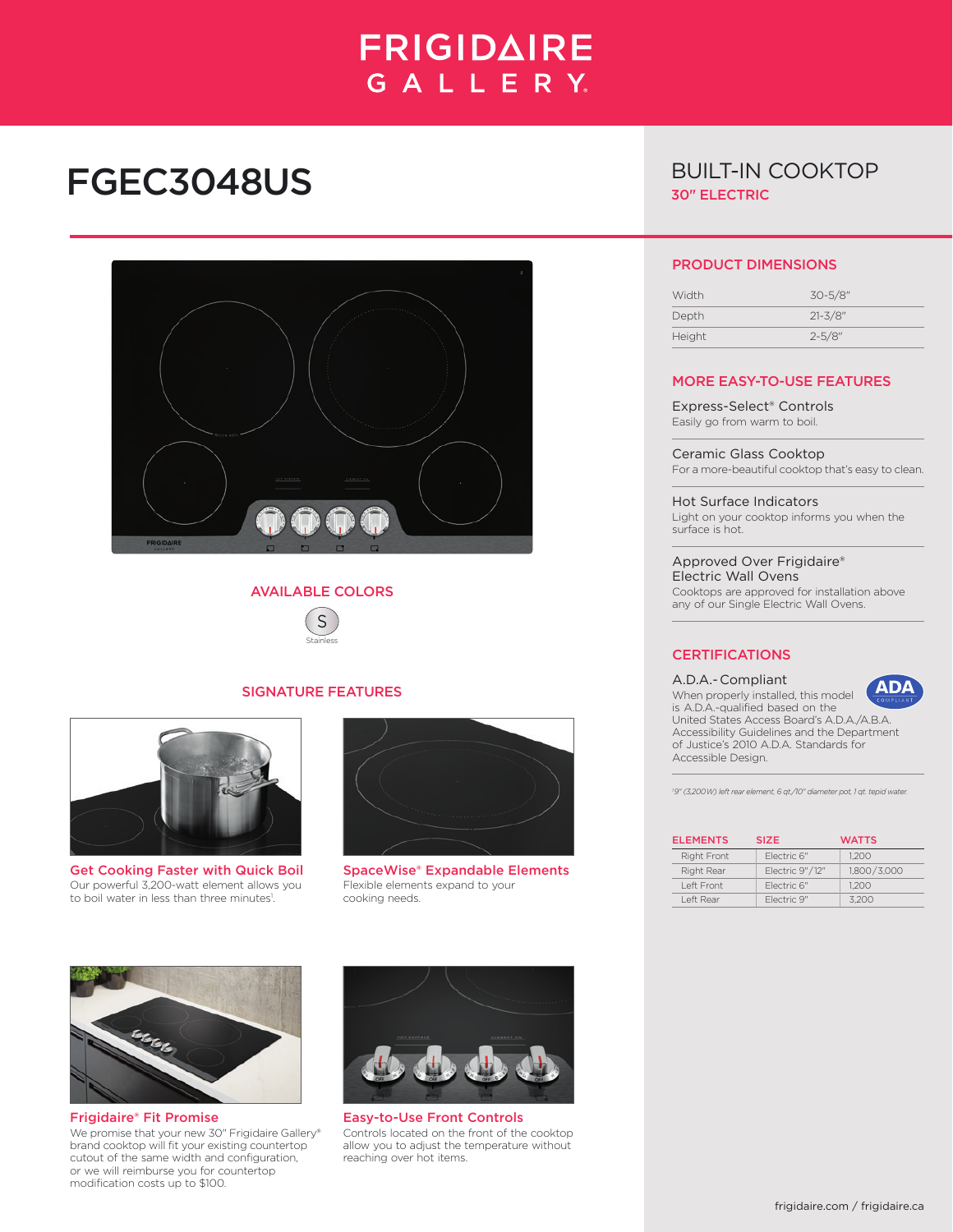#### **Frigidaire Baseline** FGEC3048US BUILT-IN COOKTOP 30" ELECTRIC

### **FRIGIDAIRE** GALLERY.

#### FEATURES

| Controls                                                                        | Express-Select®            |
|---------------------------------------------------------------------------------|----------------------------|
| Surface Type                                                                    | <b>Black Ceramic Glass</b> |
| Right Front Element (Watts)                                                     | $6" - 1.200$               |
| Right Rear Element (Watts)                                                      | 9"/12" - 1,800/3,000       |
| Left Front Element (Watts)                                                      | $6" - 1.200$               |
| Left Rear Element (Watts)                                                       | $9'' - 3.200$              |
| Hot Surface Indicator                                                           | Yes                        |
| Control Location                                                                | Front                      |
| Knob Type                                                                       | <b>Plastic</b>             |
| <b>CERTIFICATIONS</b>                                                           |                            |
|                                                                                 |                            |
| A.D.A. Compliant <sup>1</sup>                                                   | Yes                        |
| <b>SPECIFICATIONS</b>                                                           |                            |
| Power Supply Connection Location                                                | Right Rear                 |
| Voltage Rating                                                                  | 240V/208V/60Hz             |
| Connected Load<br>(kW Rating) @ 240/208 Volts                                   | 8.6/6.5                    |
| Amps @ 240/208 Volts                                                            | 35.8 / 31.3                |
| Minimum Circuit Required (Amps)                                                 | 40                         |
| Approved for Electric Single Wall Oven<br>Combination Installation <sup>2</sup> | Yes                        |

'When properly installed, this model is A.D.A.-qualified based on the United States<br>Access Board's A.D.A./A.B.A. Accessibility Guidelines and the Department of Justice's<br>2010 A.D.A. Standards for Accessible Design.

*2 Cooktops are approved for installation above any of our Electric Single Wall Ovens.*

#### PRODUCT DIMENSIONS

| A-Width                  | $30 - 5/8$ "      |
|--------------------------|-------------------|
| B-Depth                  | $21 - 3/8"$       |
| C-Height                 | $2 - 5/8"$        |
| <b>CUTOUT DIMENSIONS</b> |                   |
| Width (Min.-Max.)        | 28-1/2" - 29-7/8" |
| Depth (Min. - Max.)      | 19-5/8" - 20-1/2" |
| Height (Min.)*           | $\nabla''$        |
|                          |                   |

*\*Includes clearance needed beneath cooktop to allow for armored cable and installation of junction box on back wall. Granite Countertop Installation Kit available.*





*Specifications subject to change. Accessories information available on the web at frigidaire.com / frigidaire.ca Note: For planning purposes only. Always consult local and national electric, gas and plumbing codes. Refer to Product Installation Guide for detailed installation instructions on the web at frigidaire.com / frigidaire.ca.*